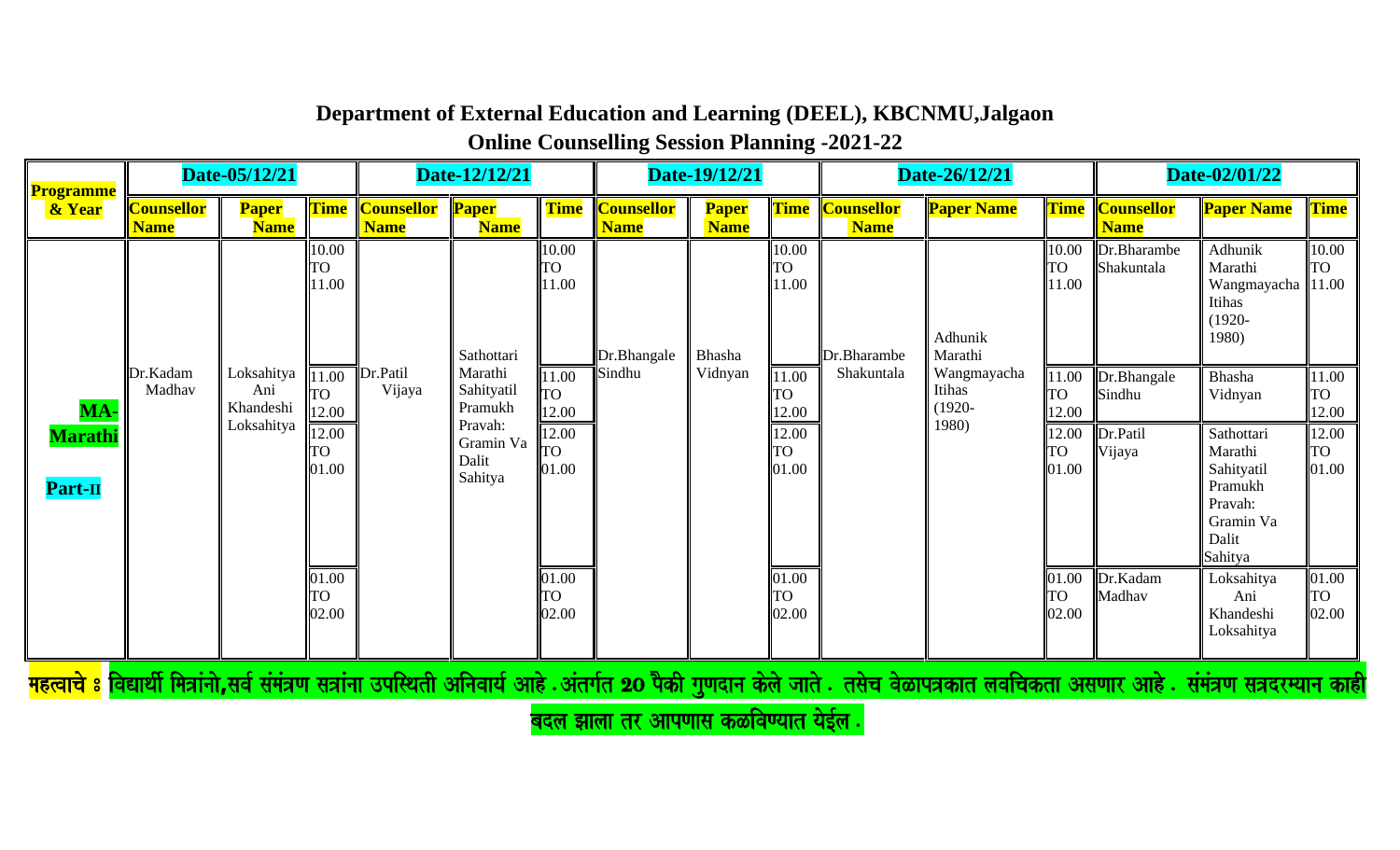**Online Counselling Session Planning -2021-22**

| <b>Programme</b>    |                                  | Date-05/12/21                                                 |                             |                                        | Date-12/12/21                                          |                              |                                  | Date-19/12/21                    |                             |                                       | Date-26/12/21                    |                             |                                       | Date-02/01/22                                                        |                             |
|---------------------|----------------------------------|---------------------------------------------------------------|-----------------------------|----------------------------------------|--------------------------------------------------------|------------------------------|----------------------------------|----------------------------------|-----------------------------|---------------------------------------|----------------------------------|-----------------------------|---------------------------------------|----------------------------------------------------------------------|-----------------------------|
| & Year              | <b>Counsellor</b><br><b>Name</b> | <b>Paper</b><br><b>Name</b>                                   | <b>Time</b>                 | <b>Counsellor Paper</b><br><b>Name</b> | <b>Name</b>                                            | <b>Time</b>                  | <b>Counsellor</b><br><b>Name</b> | <b>Paper</b><br><b>Name</b>      |                             | <b>Time Counsellor</b><br><b>Name</b> | <b>Paper Name</b>                |                             | <b>Time Counsellor</b><br><b>Name</b> | <b>Paper Name</b>                                                    | <b>Time</b>                 |
|                     | $\mathbb{D}$ r<br>Chaudhari      | Samanya<br>Star:                                              | 10.00<br>TO<br>11.00        | Dr.<br>Chaudhari                       | Samanya<br>Star:                                       | 10.00<br><b>ITO</b><br>11.00 | Dr.Patil                         | Vishesh<br>Star:                 | 10.00<br><b>TO</b><br>11.00 | Dr.Patil                              | Vishesh<br>Star:                 | 10.00<br><b>TO</b><br>11.00 | Dr.<br>Chaudhari<br>Savita            | Samanya Star:<br>Adhunik<br>Kavya                                    | 10.00<br><b>TO</b><br>11.00 |
| MA-<br><b>Hindi</b> | Savita                           | Adhunik<br>Kavya                                              | 11.00<br>ГО<br>12.00        | Savita                                 | Adhunik<br>Kavya                                       | 11.00<br><b>TO</b><br>12.00  | Yogesh                           | Hindi<br>Sahitya<br>Ka<br>Itihas | 11.00<br><b>TO</b><br>12.00 | Yogesh                                | Hindi<br>Sahitya<br>Ka<br>Itihas | 11.00<br>TO<br>12.00        | Dr.Patil<br>Urmila                    | Vishesh Star:<br><b>Bhasha</b><br>Vidnyan<br>Evam<br>Hindi<br>Bhasha | 11.00<br>TO<br>12.00        |
| Part-II             | Dr.Patil<br>Urmila               | Vishesh<br>Star:<br><b>Bhasha</b><br>Vidnyan<br>Evam<br>Hindi | 12.00<br><b>TO</b><br>01.00 | Dr.Patil<br>Urmila                     | Vishesh<br>Star:<br>Bhasha<br>Vidnyan<br>Evam<br>Hindi | 12.00<br><b>TO</b><br>01.00  | Dr.Patil<br>Rajendra             | Vishesh<br>Star:<br>Loksahitya   | 12.00<br><b>TO</b><br>01.00 | Dr.Patil<br>Rajendra                  | Vishesh<br>Star:<br>Loksahitya   | 12.00<br>TO<br>01.00        | Dr.Patil<br>Yogesh                    | Vishesh<br>Star:<br>Hindi<br>Sahitya<br>Ka<br>Itihas                 | 12.00<br><b>TO</b><br>01.00 |
|                     |                                  | Bhasha                                                        | 01.00<br><b>TO</b><br>02.00 |                                        | Bhasha                                                 | 01.00<br><b>TO</b><br>02.00  |                                  |                                  | 01.00<br><b>TO</b><br>02.00 |                                       |                                  | 01.00<br>TO<br>02.00        | Dr.Patil<br>Rajendra                  | Vishesh<br>Star:<br>Loksahitya                                       | 01.00<br>TO<br>02.00        |

काही बदल झाला तर आपणास कळविण्यात येईल $\,\mathbf{\cdot}\,$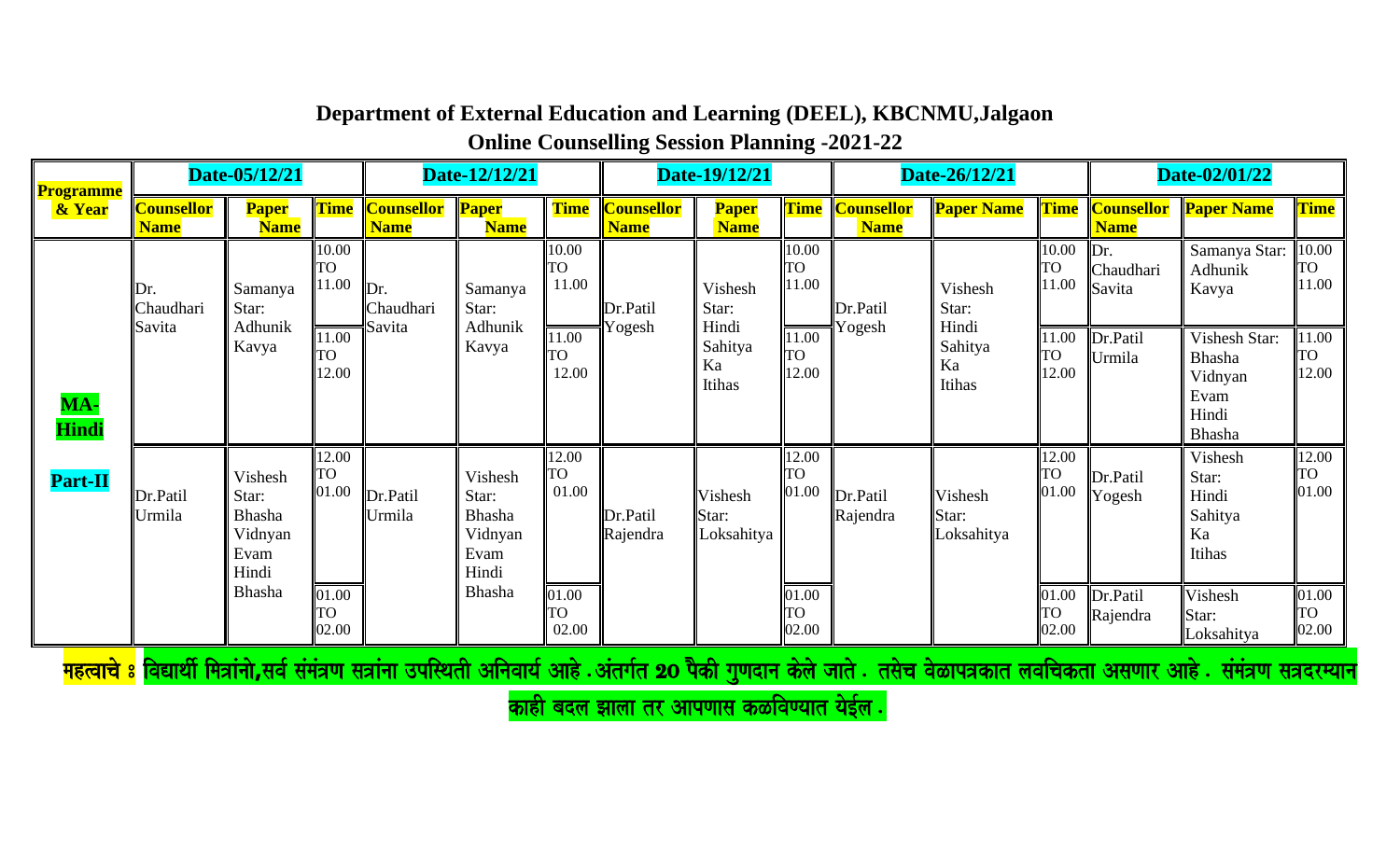| <b>Programme</b>      |                                                      | Date-05/12/21                                                                                   |                                                     |                                                      | Date-12/12/21                                                                                  |                                                            |                                                      | Date-19/12/21                                                                                  |                                                            |                                                      | Date-26/12/21                                                                                   |                                                            |                                                      | Date-02/01/22                                                                                  |                                                            |
|-----------------------|------------------------------------------------------|-------------------------------------------------------------------------------------------------|-----------------------------------------------------|------------------------------------------------------|------------------------------------------------------------------------------------------------|------------------------------------------------------------|------------------------------------------------------|------------------------------------------------------------------------------------------------|------------------------------------------------------------|------------------------------------------------------|-------------------------------------------------------------------------------------------------|------------------------------------------------------------|------------------------------------------------------|------------------------------------------------------------------------------------------------|------------------------------------------------------------|
| & Year                | <b>Counsellor</b><br><b>Name</b>                     | <b>Paper</b><br><b>Name</b>                                                                     | <b>Time</b>                                         | <b>Counsellor</b><br><b>Name</b>                     | <b>Paper</b><br><b>Name</b>                                                                    | <b>Time</b>                                                | <b>Counsellor</b><br><b>Name</b>                     | <b>Paper</b><br><b>Name</b>                                                                    | <b>Time</b>                                                | <b>Counsellor</b><br><b>Name</b>                     | <b>Paper Name</b>                                                                               | <b>Time</b>                                                | <b>Counsellor</b><br><b>Name</b>                     | <b>Paper Name</b>                                                                              | Time                                                       |
|                       | Mrs.<br>Gaikwad<br>Pradnya                           | Modern<br>Literary<br>Theories                                                                  | 10.00<br><b>TO</b><br>11.00                         | Mrs.<br>Gaikwad<br>Pradnya                           | Modern<br>Literary<br><b>Theories</b>                                                          | 10.00<br><b>TO</b><br>11.00                                | Mrs.<br>Gaikwad<br>Pradnya                           | Modern<br>Literary<br>Theories                                                                 | 10.00<br><b>TO</b><br>11.00                                | Mrs.<br>Gaikwad<br>Pradnya                           | Modern<br>Literary<br>Theories                                                                  | 10.00<br><b>TO</b><br>11.00                                | Mrs.<br>Gaikwad<br>Pradnya                           | Modern<br>Literary<br>Theories                                                                 | 10.00<br><b>TO</b><br>11.00                                |
| MA-<br><b>English</b> | Mrs.<br>Gaikwad<br>Pradnya                           | Period<br><b>Studies</b><br>Through<br>Literary<br>Genres :<br>Fiction                          | 11.00<br>TO<br>12.00                                | Mrs.<br>Gaikwad<br>Pradnya                           | Period<br><b>Studies</b><br>Through<br>Literary<br>Genres :<br>Fiction                         | 11.00<br>TO<br>12.00                                       | Mrs.<br>Gaikwad<br>Pradnya                           | Period<br><b>Studies</b><br>Through<br>Literary<br>Genres :<br>Fiction                         | 11.00<br><b>TO</b><br>12.00                                | Mrs.<br>Gaikwad<br>Pradnya                           | Period<br><b>Studies</b><br>Through<br>Literary<br>Genres :<br>Fiction                          | 11.00<br><b>TO</b><br>12.00                                | Mrs.<br>Gaikwad<br>Pradnya                           | Period<br><b>Studies</b><br>Through<br>Literary<br>Genres :<br>Fiction                         | 11.00<br><b>TO</b><br>12.00                                |
| <b>Part-II</b>        | Dr.<br>Sovawane<br>P.B.<br>Prof.<br>Mahajan<br>Mukta | American<br>Literature<br>Period<br><b>Studies</b><br>Through<br>Literary<br>Genres :<br>Poetry | 12.00<br><b>TO</b><br>01.00<br>01.00<br>TO<br>02.00 | Dr.<br>Sovawane<br>P.B.<br>Prof.<br>Mahajan<br>Mukta | American<br>Literature<br>Period<br><b>Studies</b><br>Through<br>Literary<br>Genres:<br>Poetry | 12.00<br><b>TO</b><br>01.00<br>01.00<br><b>TO</b><br>02.00 | Dr.<br>Sovawane<br>P.B.<br>Prof.<br>Mahajan<br>Mukta | American<br>Literature<br>Period<br><b>Studies</b><br>Through<br>Literary<br>Genres:<br>Poetry | 12.00<br><b>TO</b><br>01.00<br>01.00<br><b>TO</b><br>02.00 | Dr.<br>Sovawane<br>P.B.<br>Prof.<br>Mahajan<br>Mukta | American<br>Literature<br>Period<br><b>Studies</b><br>Through<br>Literary<br>Genres :<br>Poetry | 12.00<br><b>TO</b><br>01.00<br>01.00<br><b>TO</b><br>02.00 | Dr.<br>Sovawane<br>P.B.<br>Prof.<br>Mahajan<br>Mukta | American<br>Literature<br>Period<br><b>Studies</b><br>Through<br>Literary<br>Genres:<br>Poetry | 12.00<br><b>TO</b><br>01.00<br>01.00<br><b>TO</b><br>02.00 |

<mark>महत्वाचे 8</mark> विद्यार्थी मित्रांनो,सर्व संमंत्रण सत्रांना उपस्थिती अनिवार्य आहे . अंतर्गत 20 पैकी गुणदान केले जाते . तसेच वेळापत्रकात लवचिकता असणार आहे . संमंत्रण सत्रदरम्यान का

बदल झाला तर आपणास कळविण्यात येईल.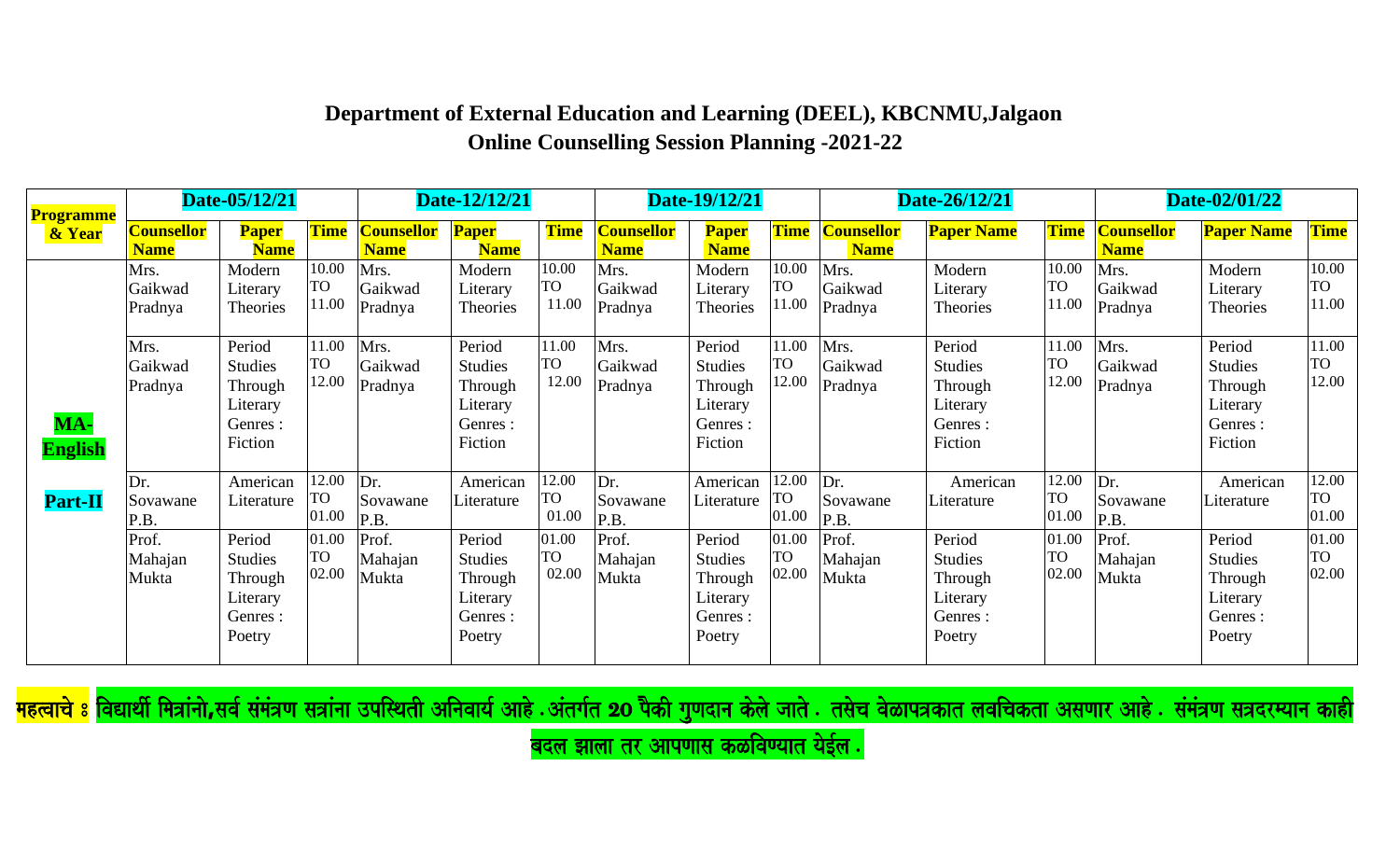**Online Counselling Session Planning -2021-22**

| <b>Programme</b>                   |                                  | Date-05/12/21                                 |                             |                                  | Date-12/12/21                                 |                             |                                  | Date-19/12/21                                 |                             |                                  | Date-26/12/21                                 |                             |                                  | Date-02/01/22                                 |                             |
|------------------------------------|----------------------------------|-----------------------------------------------|-----------------------------|----------------------------------|-----------------------------------------------|-----------------------------|----------------------------------|-----------------------------------------------|-----------------------------|----------------------------------|-----------------------------------------------|-----------------------------|----------------------------------|-----------------------------------------------|-----------------------------|
| & Year                             | <b>Counsellor</b><br><b>Name</b> | <b>Paper</b><br><b>Name</b>                   | <b>Time</b>                 | <b>Counsellor</b><br><b>Name</b> | <b>Paper Name</b>                             | <b>Time</b>                 | <b>Counsellor</b><br><b>Name</b> | <b>Paper</b><br><b>Name</b>                   | <b>Time</b>                 | <b>Counsellor</b><br><b>Name</b> | <b>Paper Name</b> Time                        |                             | <b>Counsellor</b><br><b>Name</b> | <b>Paper</b><br><b>Name</b>                   | <b>Time</b>                 |
|                                    | Dr Raysing<br>Tushar             | National<br>Security                          | 10.00<br><b>TO</b><br>11.00 | Dr Raysing<br>Tushar             | <b>National</b><br>Security                   | 10.00<br><b>TO</b><br>11.00 | Dr Raysing<br>Tushar             | <b>National</b><br>Security                   | 10.00<br><b>TO</b><br>11.00 | Dr Raysing<br>Tushar             | National<br>Security                          | 10.00<br><b>TO</b><br>11.00 | Dr Raysing<br>Tushar             | National<br>Security                          | 10.00<br><b>TO</b><br>11.00 |
| MA-<br><b>Defence</b>              | Dr Raysing<br>Tushar             | Military<br>Psychology<br>Sociology           | 11.00<br><b>TO</b><br>12.00 | Dr Raysing<br>Tushar             | Military<br>Psychology<br>Sociology           | 11.00<br><b>TO</b><br>12.00 | Dr Raysing<br>Tushar             | Military<br>Psychology<br>Sociology           | 11.00<br><b>TO</b><br>12.00 | Dr Raysing<br>Tushar             | Military<br>Psychology<br>Sociology           | 11.00<br><b>TO</b><br>12.00 | Dr Raysing<br>Tushar             | Military<br>Psychology<br>Sociology           | 11.00<br><b>TO</b><br>12.00 |
| <b>Strategic</b><br><b>Studies</b> | Dr.Vispute<br>Devendra           | International<br>Organizations                | 12.00<br><b>TO</b><br>01.00 | Dr.Vispute<br>Devendra           | International<br>Organizations                | 12.00<br><b>TO</b><br>01.00 | Dr.Vispute<br>Devendra           | International<br>Organizations                | 12.00<br><b>TO</b><br>01.00 | Dr. Vispute<br>Devendra          | International<br>Organizations                | 12.00<br><b>TO</b><br>01.00 | Dr.Vispute<br>Devendra           | International<br>Organizations                | 12.00<br><b>TO</b><br>01.00 |
| <b>Part-II</b>                     | Dr.Vispute<br>Devendra           | India's<br>Wars with<br>Pakistan<br>and China | 01.00<br><b>TO</b><br>02.00 | Dr.Vispute<br>Devendra           | India's<br>Wars with<br>Pakistan<br>and China | 01.00<br><b>TO</b><br>02.00 | Dr.Vispute<br>Devendra           | India's<br>Wars with<br>Pakistan<br>and China | 01.00<br><b>TO</b><br>02.00 | Dr. Vispute<br>Devendra          | India's<br>Wars with<br>Pakistan<br>and China | 01.00<br><b>TO</b><br>02.00 | Dr.Vispute<br>Devendra           | India's<br>Wars with<br>Pakistan<br>and China | 01.00<br><b>TO</b><br>02.00 |

<mark>महत्वाचे 8</mark> विद्यार्थी मित्रांनो,सर्व संमंत्रण सत्रांना उपस्थिती अनिवार्य आहे . अंतर्गत कले आते . तसेच वेळापत्रकात लवचिकता असणार आहे . संमंत्रण सत्रदरम्यान काही

बदल झाला तर आपणास कळविण्यात येईल $|.\rangle$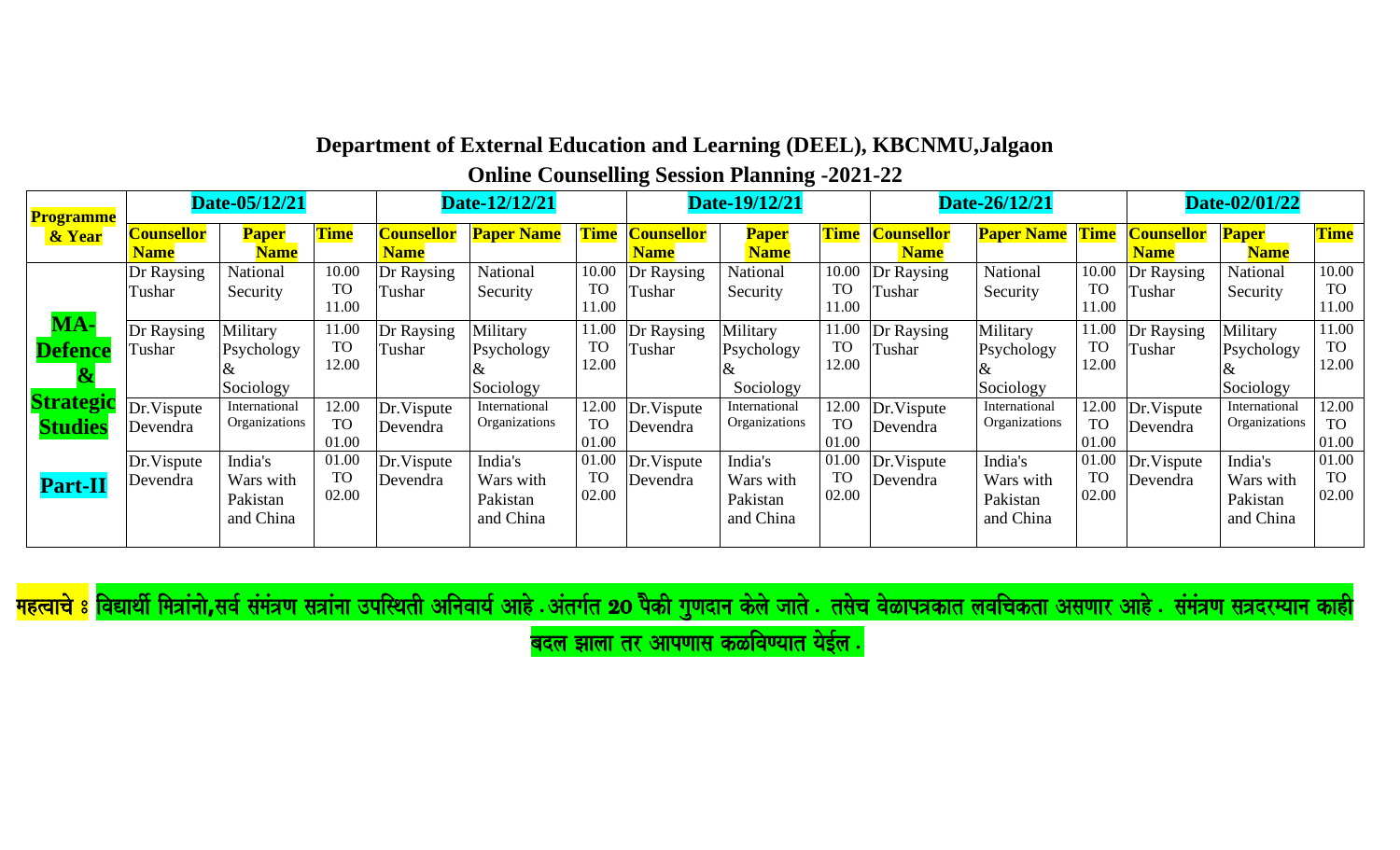**Online Counselling Session Planning -2021-22**

| <b>Programme</b>        |                                  | Date-05/12/21                                             |                             |                         | Date-12/12/21                                                    |                             |                                       | Date-19/12/21                                                    |                             |                                       | Date-26/12/21                                                           |                             |                                       | Date-02/01/22                                                    |                             |
|-------------------------|----------------------------------|-----------------------------------------------------------|-----------------------------|-------------------------|------------------------------------------------------------------|-----------------------------|---------------------------------------|------------------------------------------------------------------|-----------------------------|---------------------------------------|-------------------------------------------------------------------------|-----------------------------|---------------------------------------|------------------------------------------------------------------|-----------------------------|
| & Year                  | <b>Counsellor</b><br><b>Name</b> | <b>Paper Name Time Counsellor Paper Name</b>              |                             | <b>Name</b>             |                                                                  |                             | <b>Time Counsellor</b><br><b>Name</b> | <b>Paper</b><br><b>Name</b>                                      |                             | <b>Time Counsellor</b><br><b>Name</b> | <b>Paper Name</b>                                                       |                             | <b>Time Counsellor</b><br><b>Name</b> | <b>Paper Name</b>                                                | <b>Time</b>                 |
|                         | Dr.Warke<br>K.A.                 | Modern<br>Monetary<br>Economics                           | 10.00<br>lto.<br>11.00      | Dr.Warke<br>K.A.        | Modern<br>Monetary<br>Economics                                  | 10.00<br><b>TO</b><br>11.00 | Dr.<br>Warke K.A.                     | Modern<br>Monetary<br>Economics                                  | 10.00<br><b>TO</b><br>11.00 | Dr.Warke<br>K.A.                      | Modern<br>Monetary<br>Economics                                         | 10.00<br><b>TO</b><br>11.00 | Dr.Warke<br>K.A.                      | Modern<br>Monetary<br>Economics                                  | 10.00<br><b>TO</b><br>11.00 |
| MA-<br><b>Economics</b> | Dr.<br>Deshmukh<br>A.B.          | Theory of<br>Economics<br>Growth<br>and<br>Development    | 11.00<br><b>TO</b><br>12.00 | Dr.<br>Deshmukh<br>A.B. | Theory of<br>Economics<br>Growth<br>and<br>Development           | 11.00<br><b>TO</b><br>12.00 | Dr.<br>Deshmukh<br>A.B.               | Theory of<br>Economics<br>Growth<br>and<br>Development           | 11.00<br>TO<br>12.00        | $\mathbf{D}$ r.<br>Deshmukh<br>A.B.   | Theory of<br>Economics<br>Growth<br>and<br>Development                  | 11.00<br><b>TO</b><br>12.00 | Dr.<br>Deshmukh<br>A.B.               | Theory of<br>Economics<br>Growth<br>and<br>Development           | 11.00<br><b>TO</b><br>12.00 |
| <b>Part-II</b>          | Dr.Warke<br>K.A.                 | International<br>Economics                                | 12.00<br><b>TO</b><br>01.00 | Dr.Warke<br>K.A.        | International<br>Economics                                       | 12.00<br><b>TO</b><br>01.00 | Dr.Warke<br>K.A.                      | International<br>Economics                                       | 12.00<br>ГО<br>01.00        | Dr.Warke<br>K.A.                      | International<br>Economics                                              | 12.00<br><b>TO</b><br>01.00 | Dr. Warke<br>K.A.                     | International<br>Economics                                       | 12.00<br><b>TO</b><br>01.00 |
|                         | Dr. Karpe<br>V.S.                | Modern<br>Banking and<br>Financial<br>Markets<br>in India | 01.00<br><b>TO</b><br>02.00 | Dr. Karpe<br>V.S.       | Modern<br><b>Banking and</b><br>Financial<br>Markets<br>in India | 01.00<br><b>TO</b><br>02.00 | . Karpe<br>Dr.<br>V.S.                | Modern<br><b>Banking and</b><br>Financial<br>Markets<br>in India | 01.00<br>TO<br>02.00        | Dr. Karpe<br>V.S.                     | Modern<br><b>Banking</b> and<br>Financial<br><b>Markets</b><br>in India | 01.00<br><b>TO</b><br>02.00 | Dr. Karpe<br>V.S.                     | Modern<br><b>Banking and</b><br>Financial<br>Markets<br>in India | 01.00<br><b>TO</b><br>02.00 |

<mark>महत्वाचे 8 विद्यार्थी मित्रांनो,सर्व संमंत्रण सत्रांना उपस्थिती अनिवार्य आहे . अंतर्गत 20 पैकी गुणदान केले जाते . तसेच वेळापत्रकात लवचिकता असणार आहे . संमंत्रण सत्रदरम्यान</mark>

काही बदल झाला तर आपणास कळविण्यात येईल .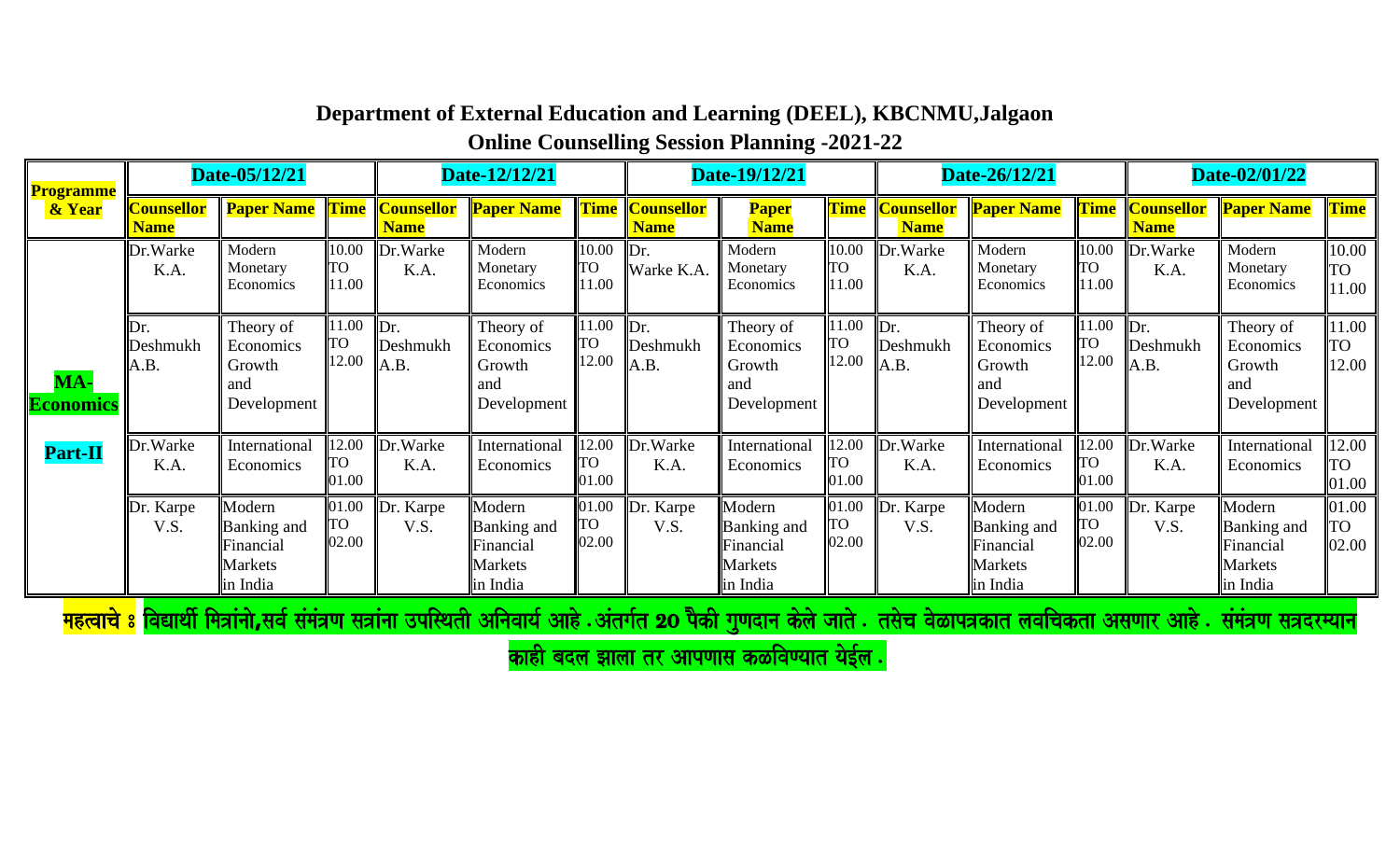**Online Counselling Session Planning -2021-22**

| <b>Programme</b> |                                  | Date-05/12/21                                 |                             |                             | Date-12/12/21                                   |                             |                                  | Date-19/12/21                                 |                      |                                       | Date-26/12/21                                   |                             |                                       | Date-02/01/22                                     |                             |
|------------------|----------------------------------|-----------------------------------------------|-----------------------------|-----------------------------|-------------------------------------------------|-----------------------------|----------------------------------|-----------------------------------------------|----------------------|---------------------------------------|-------------------------------------------------|-----------------------------|---------------------------------------|---------------------------------------------------|-----------------------------|
| & Year           | <b>Counsellor</b><br><b>Name</b> | <b>Paper Name Time Counsellor Paper Name</b>  |                             | <b>Name</b>                 |                                                 | <b>Time</b>                 | <b>Counsellor</b><br><b>Name</b> | <b>Paper</b><br><b>Name</b>                   |                      | <b>Time Counsellor</b><br><b>Name</b> | <b>Paper Name</b>                               |                             | <b>Time Counsellor</b><br><b>Name</b> | <b>Paper Name</b>                                 | <b>Time</b>                 |
|                  | Prof.<br>Rathi<br>Shubhangi      | Socio-<br>Political<br>Research<br>Methods    | 10.00<br>ITO<br>11.00       | Prof.<br>Rathi<br>Shubhangi | Socio-<br>Political<br>Research<br>Methods      | 10.00<br><b>TO</b><br>11.00 | Dr.<br>Nadekar<br>R.S.           | Political<br>Theory and<br>Key<br>Concepts    | 10.00<br>TO<br>11.00 | Prof.<br>Rathi<br>Shubhangi           | Socio-<br>Political<br>Research<br>Methods      | 10.00<br><b>TO</b><br>11.00 | Prof.<br>Rathi<br>Shubhangi           | Socio-<br>Political<br>Research<br>Methods        | 10.00<br><b>TO</b><br>11.00 |
| MA-<br>Pol.Sci.  | Prof.<br>Rathi<br>Shubhangi      | Socio-<br>Political<br>Research<br>Methods    | 11.00<br><b>TO</b><br>12.00 | Dr.<br>Suplekar<br>D.M.     | Recent<br>Comparative<br>Political<br>Process   | 11.00<br><b>TO</b><br>12.00 | Dr.<br>Suplekar<br>D.M.          | Recent<br>Comparative<br>Political<br>Process | 11.00<br>ΓО<br>12.00 | Dr.<br>Suplekar<br>D.M.               | Recent<br>Comparative<br>Political<br>Process   | 11.00<br>TO<br>12.00        | Dr.<br>Suplekar<br>D.M.               | Recent<br>Comparative<br>Political<br>Process     | 11.00<br><b>TO</b><br>12.00 |
| <b>Part-II</b>   | Dr.<br>Suplekar<br>D.M.          | Recent<br>Comparative<br>Political<br>Process | 12.00<br><b>TO</b><br>01.00 | Dr.<br>Nadekar<br>R.S.      | Political<br>Theory and<br>Key<br>Concepts      | 12.00<br><b>TO</b><br>01.00 | Dr.<br>Nadekar<br>R.S.           | Political<br>Theory and<br>Key<br>Concepts    | 12.00<br>TO<br>01.00 | $\mathbb{D}$ r.<br>Nadekar<br>R.S.    | Political<br>Theory and<br>Key<br>Concepts      | 12.00<br>TO<br>01.00        | $\mathbb{D}$ r.<br>Nadekar<br>R.S.    | Political<br>Theory and<br>Key<br>Concepts        | 12.00<br><b>TO</b><br>01.00 |
|                  | Dr.Khatri<br>Santosh             | $UNO -$<br>Structure<br>and<br>Functions      | 01.00<br><b>TO</b><br>02.00 | Dr.Khatri<br>Santosh        | $UNO -$<br>Structure<br>and<br><b>Functions</b> | 01.00<br><b>TO</b><br>02.00 | Dr.Khatri<br>Santosh             | $UNO -$<br>Structure<br>and<br>Functions      | 01.00<br>ГO<br>02.00 | Dr.Khatri<br>Santosh                  | $UNO -$<br>Structure<br>and<br><b>Functions</b> | 01.00<br><b>TO</b><br>02.00 | Dr.Khatri<br>Santosh                  | $UNO -$<br>Structure<br>lland<br><b>Functions</b> | 01.00<br><b>TO</b><br>02.00 |

<mark>महत्वाचे 8</mark> विद्यार्थी मित्रांनो,सर्व संमंत्रण सत्रांना उपस्थिती अनिवार्य आहे . अंतर्गत येले आते . तसेच वेळापत्रकात लवचिकता असणार आहे . संमंत्रण सत्रदरम्यान कार्ह

बदल झाला तर आपणास कळविण्यात येईल .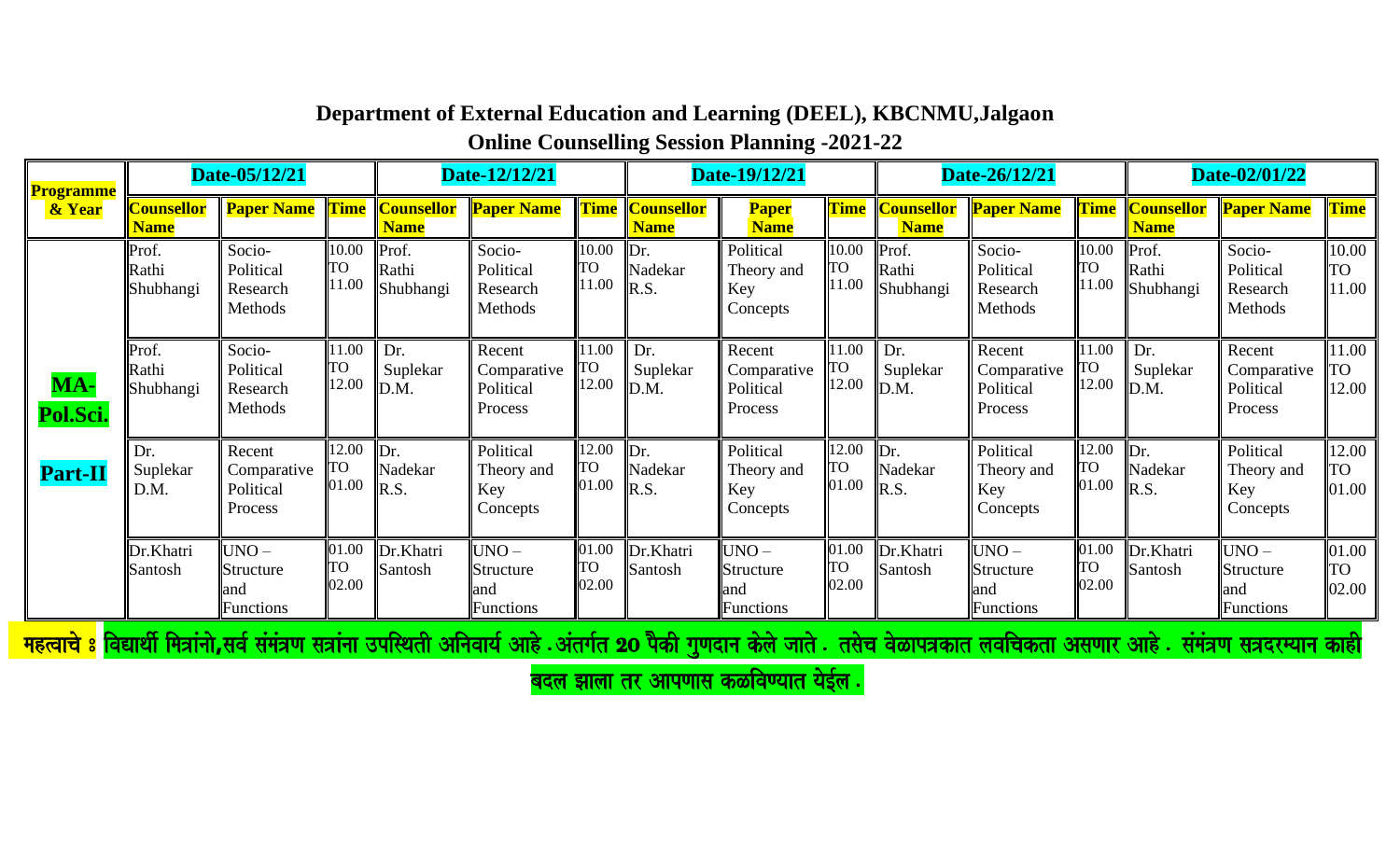| <b>Programme</b>                       |                                  | Date-05/12/21                                       |                             |                                           | Date-12/12/21                                       |                              |                                       | Date-19/12/21                                       |                             |                                           | Date-26/12/21                   |                             |                                       | Date-02/01/22              |                              |
|----------------------------------------|----------------------------------|-----------------------------------------------------|-----------------------------|-------------------------------------------|-----------------------------------------------------|------------------------------|---------------------------------------|-----------------------------------------------------|-----------------------------|-------------------------------------------|---------------------------------|-----------------------------|---------------------------------------|----------------------------|------------------------------|
| & Year                                 | <b>Counsellor</b><br><b>Name</b> | <b>Paper Name Time Counsellor Paper Name</b>        |                             | <b>Name</b>                               |                                                     |                              | <b>Time Counsellor</b><br><b>Name</b> | <b>Paper</b><br><b>Name</b>                         |                             | <b>Time Counsellor</b><br><b>Name</b>     | <b>Paper Name</b>               |                             | <b>Time Counsellor</b><br><b>Name</b> | <b>Paper Name</b>          | <b>Time</b>                  |
|                                        | Dr. Rathod                       | Theoretical<br>Dattarao Perspective in<br>Sociology | 10.00<br>ITO<br>1.00        | Dr. Rathod                                | Theoretical<br>Dattarao Perspective in<br>Sociology | 10.00<br><b>TO</b><br>11.00  | Dr. Rathod                            | Theoretical<br>Dattarao Perspective in<br>Sociology | 10.00<br>ГO<br>11.00        | Dr.Patil<br>Sunil                         | Sociology of<br>Devlopment      | 10.00<br><b>TO</b><br>11.00 | Dr.Patil<br>Sunil                     | Sociology of<br>Devlopment | 10.00<br><b>ITO</b><br>11.00 |
| MA-                                    | Dr. Rathod<br>Dattarao           | Theoretical<br>Perspective in<br>Sociology          | 1.00<br><b>TO</b><br>12.00  | Dr. Rathod<br>Dattarao                    | Theoretical<br>Perspective in<br>Sociology          | 11.00<br><b>TO</b><br>12.00  | Dr.Patil<br>Sunil                     | Sociology of<br>Devlopment                          | 11.00<br><b>TO</b><br>12.00 | Dr.Patil<br>Sunil                         | Sociology of<br>Devlopment      | 11.00<br><b>TO</b><br>12.00 | Dr.Patil<br>Sunil                     | Sociology of<br>Devlopment | 11.00<br><b>ITO</b><br>12.00 |
| <b>Sociology</b> Dr.<br><b>Part-II</b> | <b>Bhamare</b><br>D.K.           | Gender and<br>Society                               | 12.00<br>ITO<br>01.00       | $\mathbb{D}$ r.<br><b>Bhamare</b><br>D.K. | Gender and<br>Society                               | 12.00<br><b>ITO</b><br>01.00 | Dr.<br><b>Bhamare</b><br>D.K.         | Gender and<br>Society                               | 12.00<br>TO<br>01.00        | $\mathbb{D}$ r.<br><b>Bhamare</b><br>D.K. | Gender and<br>Society           | 12.00<br><b>TO</b><br>01.00 | Dr.<br><b>Bhamare</b><br>D.K.         | Gender and<br>Society      | 12.00<br><b>TO</b><br>01.00  |
|                                        | Dr.<br>Baviskar<br>Dipak         | Education<br><b>And Society</b>                     | 01.00<br><b>TO</b><br>02.00 | Dr.<br>Baviskar<br>Dipak                  | Education<br>And Society                            | 01.00<br><b>TO</b><br>02.00  | Dr.<br>Baviskar<br>Dipak              | Education<br>And Society                            | 01.00<br>TO<br>02.00        | Dr.<br>Baviskar<br>Dipak                  | Education<br><b>And Society</b> | 01.00<br><b>TO</b><br>02.00 | Dr.<br>Baviskar<br>Dipak              | Education<br>And Society   | 01.00<br><b>ITO</b><br>02.00 |

<mark>महत्वाचे 8</mark> विद्यार्थी मित्रांनो,सर्व संमंत्रण सत्रांना उपस्थिती अनिवार्य आहे . अंतर्गत येले आते असे के संत्र अकल असे असे असे असे असे असे संसंत्रण सत्रदरम्यान काई

बदल झाला तर आपणास कळविण्यात येईल .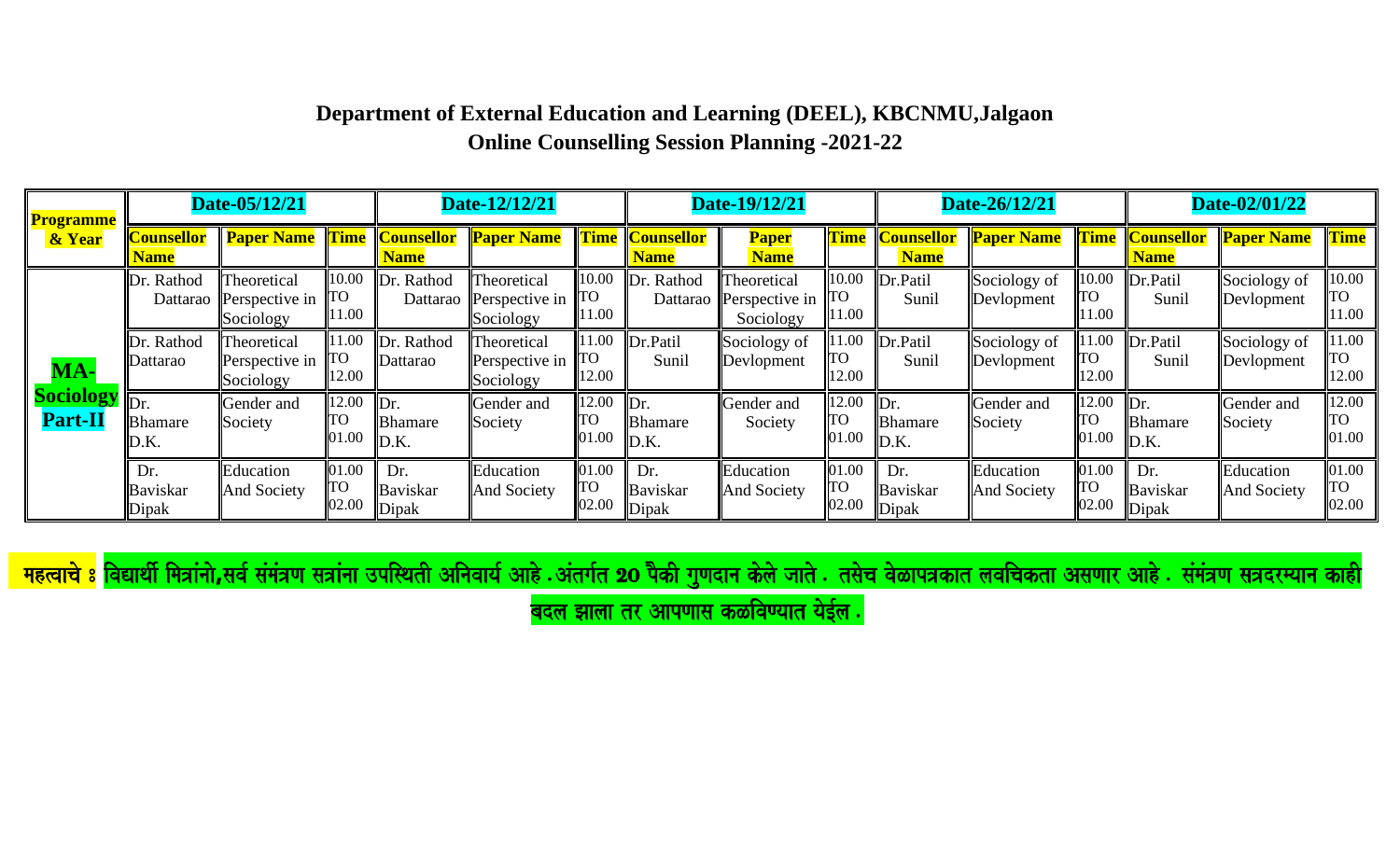**Online Counselling Session Planning -2021-22**

| <b>Programme</b>      |                                  | Date-05/12/21                                           |                             |                                     | Date-12/12/21                                           |                             |                                         | Date-19/12/21                         |                             |                                         | Date-26/12/21                         |                             |                                  | Date-02/01/22                                           |                             |
|-----------------------|----------------------------------|---------------------------------------------------------|-----------------------------|-------------------------------------|---------------------------------------------------------|-----------------------------|-----------------------------------------|---------------------------------------|-----------------------------|-----------------------------------------|---------------------------------------|-----------------------------|----------------------------------|---------------------------------------------------------|-----------------------------|
| & Year                | <b>Counsellor</b><br><b>Name</b> | <b>Paper Name</b>                                       | <b>Time</b>                 | <b>Counsellor</b><br><b>Name</b>    | <b>Paper Name</b>                                       | <b>Time</b>                 | <b>Counsellor</b><br><b>Name</b>        | <b>Paper</b><br><b>Name</b>           | <b>Time</b>                 | <b>Counsellor</b><br><b>Name</b>        | <b>Paper Name</b> Time                |                             | <b>Counsellor</b><br><b>Name</b> | <b>Paper Name</b> Time                                  |                             |
|                       | Dr.<br>Kalbande.<br>A.M          | Twentieth<br>Century<br>$World -$<br>Up to A.D.<br>1945 | 10.00<br><b>TO</b><br>11.00 | $\mathbb{D}$ r.<br>Kalbande.<br>A.M | Twentieth<br>Century<br>$World -$<br>Up to A.D.<br>1945 | 10.00<br><b>TO</b><br>11.00 | $\mathbb{D}$ r.<br>Pardeshi<br>Narsingh | History of<br>Medieval<br>Maharashtra | 10.00<br><b>TO</b><br>11.00 | $\mathbf{D}$ r.<br>Pardeshi<br>Narsingh | History of<br>Medieval<br>Maharashtra | 10.00<br><b>TO</b><br>11.00 | Dr. Patil<br>Gokul N.            | India After<br>Independence $\ $ TO                     | 10.00<br>11.00              |
| MA-<br><b>History</b> | IDr.<br>Kalbande.<br>A.M         | Twentieth<br>Century<br>$World -$<br>Up to A.D.<br>1945 | 11.00<br><b>TO</b><br>12.00 | $\mathbf{D}$ r.<br>Kalbande.<br>A.M | Twentieth<br>Century<br>World-<br>Up to A.D.<br>1945    | 11.00<br><b>TO</b><br>12.00 | $\mathbf{D}$ r.<br>Pardeshi<br>Narsingh | History of<br>Medieval<br>Maharashtra | 11.00<br><b>TO</b><br>12.00 | $\mathbb{D}$ r.<br>Pardeshi<br>Narsingh | History of<br>Medieval<br>Maharashtra | 11.00<br><b>TO</b><br>12.00 | Dr.<br>Kalbande.<br>A.M          | Twentieth<br>Century<br>$World -$<br>Up to A.D.<br>1945 | 11.00<br>TO<br>12.00        |
| <b>Part-II</b>        | Dr. Patil<br>Gokul N.            | India After<br>Independenc                              | 12.00<br><b>TO</b><br>01.00 | Dr. Patil<br>Gokul N.               | India After<br>Independence                             | 12.00<br><b>TO</b><br>01.00 | $\mathbf{D}$ r.<br>Shirsat<br>Dipak     | History of<br>Modern<br>Maharashtra   | 12.00<br><b>TO</b><br>01.00 | Dr. Shirsat<br>Dipak                    | History of<br>Modern<br>Maharashtra   | 12.00<br><b>TO</b><br>01.00 | Dr.<br>Pardeshi<br>Narsingh      | History of<br>Medieval<br>Maharashtra                   | 12.00<br>TO<br>01.00        |
|                       | Dr. Patil<br>Gokul N.            | India After<br>Independenc                              | 01.00<br><b>TO</b><br>02.00 | Dr. Patil<br>Gokul N.               | India After<br>Independence                             | 01.00<br><b>TO</b><br>02.00 | Dr.<br>Shirsat<br>Dipak                 | History of<br>Modern<br>Maharashtra   | 01.00<br>TO<br>02.00        | Dr. Shirsat<br>Dipak                    | History of<br>Modern<br>Maharashtra   | 01.00<br><b>TO</b><br>02.00 | Dr.<br><b>Shirsat</b><br>Dipak   | History of<br>Modern<br>Maharashtra                     | 01.00<br><b>TO</b><br>02.00 |

<mark>महत्वाचे 8</mark> विद्यार्थी मित्रांनो,सर्व संमंत्रण सत्रांना उपस्थिती अनिवार्य आहे . अंतर्गत येले आते असे के अतिका असे असे असे असे असे असे संसंत्रण सत्रदरम्यान काई<br>सहत्वाचे 8 विद्यार्थी मित्रांनो,सर्व संमंत्रण सत्रांना उपस्थि बदल झाला तर आपणास कळविण्यात येईल $\, . \,$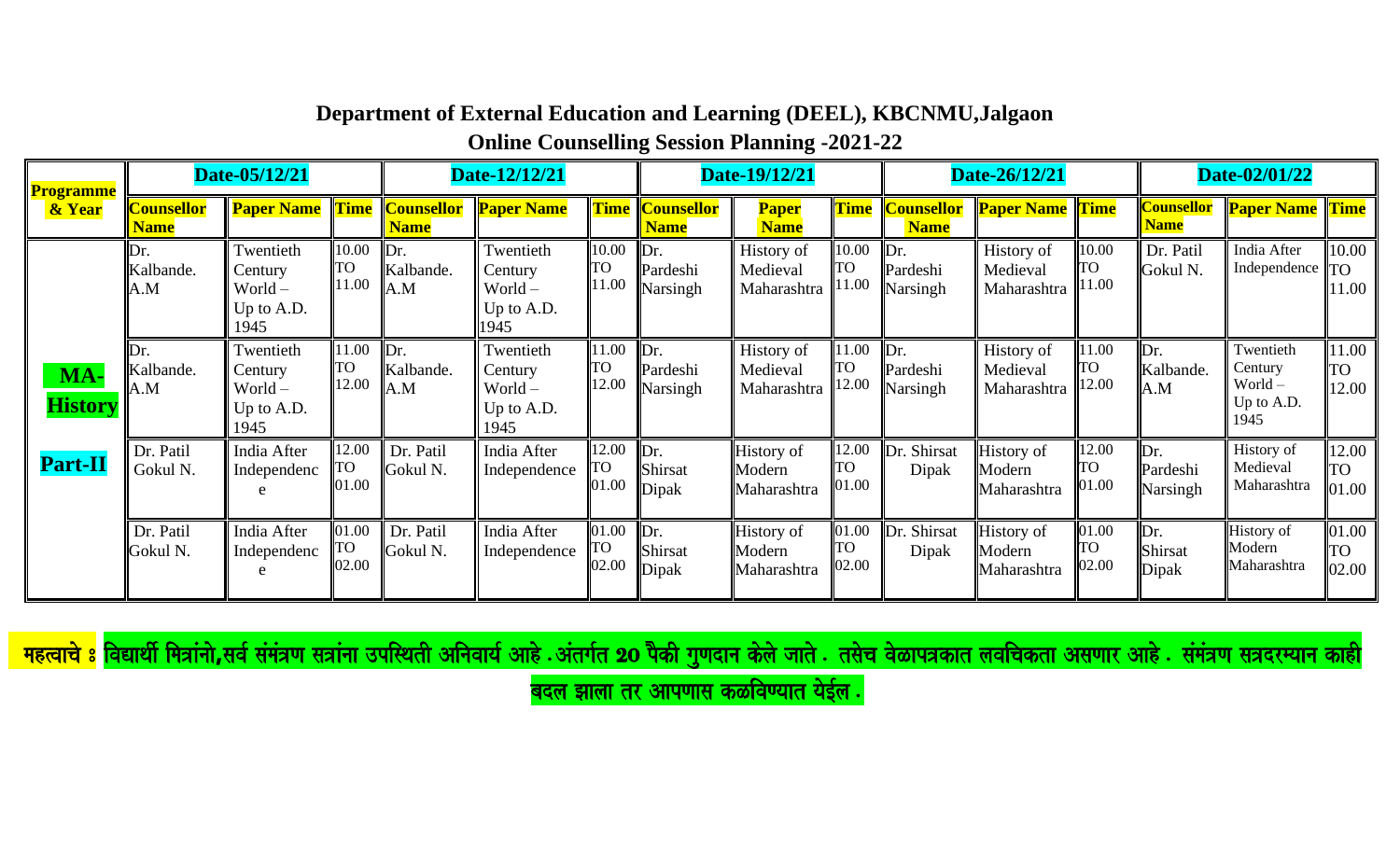**Online Counselling Session Planning -2021-22**

| <b>Programme</b>               |                               | Date-05/12/21                                                        |                             |                                           | Date-12/12/21                                                        |                             |                                                | Date-19/12/21                                                        |                             |                                  | Date-26/12/21                                                        |                              |                                  | Date-02/01/22                                                        |                             |
|--------------------------------|-------------------------------|----------------------------------------------------------------------|-----------------------------|-------------------------------------------|----------------------------------------------------------------------|-----------------------------|------------------------------------------------|----------------------------------------------------------------------|-----------------------------|----------------------------------|----------------------------------------------------------------------|------------------------------|----------------------------------|----------------------------------------------------------------------|-----------------------------|
| & Year                         | Counsellor<br><b>Name</b>     | <b>Paper Name</b>                                                    | Time                        | <b>Counsellor</b><br><b>Name</b>          | <b>Paper Name</b>                                                    | <b>Time</b>                 | <b>Counsellor</b><br><b>Name</b>               | <b>Paper</b><br><b>Name</b>                                          | <b>Time</b>                 | <b>Counsellor</b><br><b>Name</b> | <b>Paper Name</b>                                                    | <b>Time</b>                  | <b>Counsellor</b><br><b>Name</b> | <b>Paper Name</b>                                                    | Time                        |
|                                | Prof.<br>Shethiya<br>Y.C.     | Management<br>Accounting,<br>Production &<br>Operation<br>Management | 10.00<br>TO<br>11.00        | Dr.<br><b>Bhakkad</b><br>D.D.             | Management<br>Accounting,<br>Production &<br>Operation<br>Management | 10.00<br>TO<br>11.00        | $\mathbf{D}$ r.<br>Bhakkad<br>$\mathbb{D}$ .D. | Management<br>Accounting,<br>Production &<br>Operation<br>Management | 10.00<br><b>TO</b><br>11.00 | Prof.<br>Shethiya<br>Y.C.        | Management<br>Accounting,<br>Production &<br>Operation<br>Management | 10.00<br>TO<br>11.00         | Dr.<br><b>Bhakkad</b><br>D.D.    | Management<br>Accounting,<br>Production &<br>Operation<br>Management | 10.00<br>TO<br>11.00        |
|                                | Dr.<br><b>Bhakkad</b><br>D.D. | Entrepreneurship<br>Development                                      | 11.00<br>TO<br>12.00        | Prof.<br>Shethiya<br>Y.C.                 | Entrepreneurship $\parallel$<br>Development                          | 11.00<br>TO<br>12.00        | Prof.<br>Shethiya<br>Y.C.                      | Entrepreneurship<br>Development                                      | 11.00<br><b>TO</b><br>12.00 | Prof.<br>Shethiya<br>Y.C.        | Entrepreneurship<br>Development                                      | 11.00<br><b>TO</b><br>12.00  | Prof.<br>Shethiya<br>Y.C.        | Entrepreneurship<br>Development                                      | 11.00<br><b>TO</b><br>12.00 |
| <b>M.CON</b><br><b>Part-II</b> | Prof.<br>Shethiya<br>Y.C.     | Organization<br>Behaviour                                            | 12.00<br><b>TO</b><br>01.00 | Dr.<br><b>Bhakkad</b><br>$\mathbb{D}$ .D. | Organization<br>Behaviour                                            | 12.00<br><b>TO</b><br>01.00 | $\mathbf{D}$ r.<br>Bhakkad<br>$\mathbb{D}$ .D. | Organization<br>Behaviour                                            | 12.00<br><b>TO</b><br>01.00 | Dr.<br><b>Bhakkad</b><br>D.D.    | Organization<br>Behaviour                                            | 12.00<br><b>ITO</b><br>01.00 | Dr.<br><b>Bhakkad</b><br>D.D.    | Organization<br>Behaviour                                            | 12.00<br>TΩ<br>01.00        |
|                                | Prof.<br>Shethiya<br>Y.C.     | Human<br>Resource<br>Management                                      | 01.00<br><b>TO</b><br>02.00 | Prof.<br>Shethiya<br>Y.C.                 | Human<br>Resource<br>Management                                      | 01.00<br><b>TO</b><br>02.00 | Prof.<br>Shethiya<br>Y.C.                      | Human<br>Resource<br>Management                                      | 01.00<br><b>TO</b><br>02.00 | Prof.<br>Shethiya<br>Y.C.        | Human<br>Resource<br>Management                                      | 01.00<br><b>ITO</b><br>02.00 | Prof.<br>Shethiya<br>Y.C.        | Human<br>Resource<br>Management                                      | 01.00<br><b>TO</b><br>02.00 |
|                                | Dr.<br><b>Bhakkad</b><br>D.D. | Advanced<br>Accountancy                                              |                             | Dr.<br><b>Bhakkad</b><br>D.D.             | Advanced<br>Accountancy                                              |                             | Dr.<br><b>Bhakkad</b><br>D.D.                  | Advanced<br>Accountancy                                              |                             | Dr.<br><b>Bhakkad</b><br>D.D.    | Advanced<br>Accountancy                                              |                              | Dr.<br><b>Bhakkad</b><br>D.D.    | Advanced<br>Accountancy                                              |                             |

<mark>महत्वाचे 8</mark> विद्यार्थी मित्रांनो,सर्व संमंत्रण सत्रांना उपस्थिती अनिवार्य आहे .अंतर्गत 20 पैकी गुणदान केले जाते . तसेच वेळापत्रकात लवचिकता असणार आहे . संमंत्रण सत्रदरम्यान काही

बदल झाला तर आपणास कळविण्यात येईल $\, .$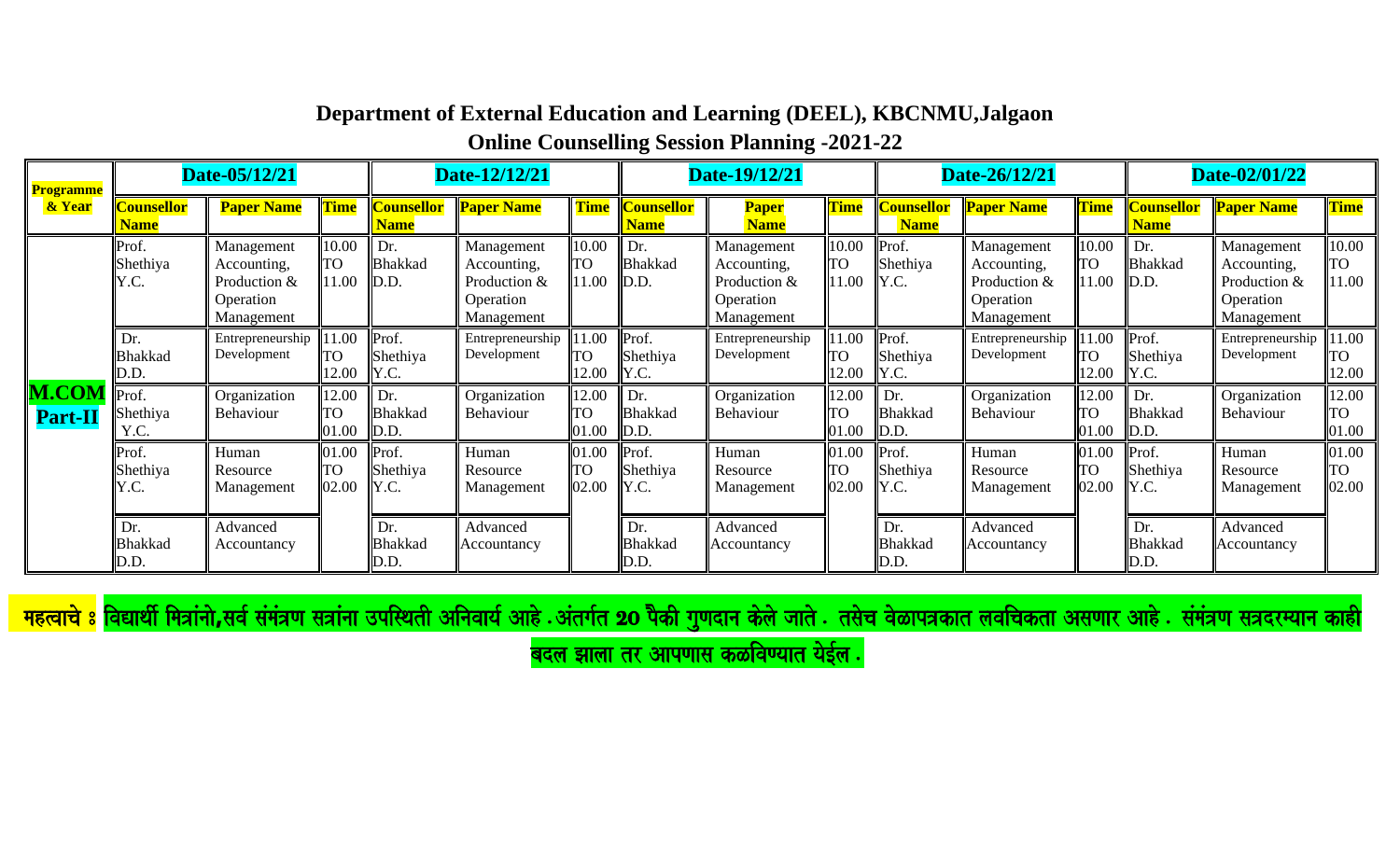| Department of External Education and Learning (DEEL), KBCNMU, Jalgaon |
|-----------------------------------------------------------------------|
| <b>Online Counselling Session Planning -2021-22</b>                   |

| <b>Programme</b>        |                                  | Date-05/12/21                                                               |                             |                                  | Date-12/12/21                                                         |                             | $\mathbf{\sigma}$                     | $\mathbf{\sigma}$<br>Date-19/12/21                                          |                             |                                       | Date-26/12/21                                                   |                             |                                         | Date-02/01/22                                |                              |
|-------------------------|----------------------------------|-----------------------------------------------------------------------------|-----------------------------|----------------------------------|-----------------------------------------------------------------------|-----------------------------|---------------------------------------|-----------------------------------------------------------------------------|-----------------------------|---------------------------------------|-----------------------------------------------------------------|-----------------------------|-----------------------------------------|----------------------------------------------|------------------------------|
| & Year                  | <b>Counsellor</b><br><b>Name</b> | <b>Paper Name Time</b>                                                      |                             | <b>Counsellor</b><br><b>Name</b> | <b>Paper Name</b>                                                     |                             | <b>Time Counsellor</b><br><b>Name</b> | <b>Paper</b><br><b>Name</b>                                                 |                             | <b>Time Counsellor</b><br><b>Name</b> | <b>Paper Name</b>                                               |                             | <b>Time Counsellor</b><br><b>Name</b>   | <b>Paper Name</b>                            | <b>Time</b>                  |
|                         | Dr.Khirade<br>Santosh            | Philosophical 10.00<br>and<br>Sociological<br>Foundation<br>Ωt<br>Education | <b>TO</b><br>11.00          | Dr.Khirade<br>Santosh            | Philosophical<br>and<br>Sociological<br>Foundation<br>οť<br>Education | 10.00<br><b>TO</b><br>11.00 | Dr.Khirade<br>Santosh                 | Philosophical 10.00<br>and<br>Sociological<br>Foundation<br>οť<br>Education | <b>TO</b><br>11.00          | Dr.Khirade<br>Santosh                 | Philosophical<br>and<br>Sociological<br>Foundation<br>Education | 10.00<br><b>TO</b><br>11.00 | Dr.Indani<br>Manisha                    | Psychological<br>Foundation of<br>Education  | 10.00<br><b>ITO</b><br>11.00 |
| MA-<br><b>Education</b> | Dr.Khirade<br>Santosh            | Philosophical<br>and<br>Sociological<br>Foundation<br>of Education          | 11.00<br><b>TO</b><br>12.00 | Dr.Khirade<br>Santosh            | Philosophical<br>and<br>Sociological<br>Foundation<br>of Education    | 11.00<br><b>TO</b><br>12.00 | Dr.Khirade<br>Santosh                 | Philosophical<br>and<br>Sociological<br>Foundation<br>of Education          | 11.00<br><b>TO</b><br>12.00 | Dr.Indani<br>Manisha                  | Psychological<br>Foundation of<br>Education                     | 11.00<br><b>TO</b><br>12.00 | Dr.Indani<br>Manisha                    | Psychological<br>Foundation of<br>Education  | 11.00<br><b>TO</b><br>12.00  |
| <b>Part-I</b>           | Dr.Jagtap<br>Manisha             | Programme<br><b>Instructions</b>                                            | 12.00<br><b>TO</b><br>01.00 | Dr.Gaikwad<br>Shashi             | Distance<br>Education                                                 | 12.00<br><b>TO</b><br>01.00 | Dr.Gaikwad<br>Shashi                  | Distance<br>Education                                                       | 12.00<br><b>TO</b><br>01.00 | Dr.Gaikwad<br>Shashi                  | Distance<br>Education                                           | 12.00<br><b>TO</b><br>01.00 | $\mathbb{D}r$ .<br>Bharambe<br>Indumati | Methodology<br>of<br>Educational<br>Research | 12.00<br>ITO<br>01.00        |
|                         | Dr.Gaikwad<br>Shashi             | Distance<br>Education                                                       | 01.00<br><b>TO</b><br>02.00 | Dr.Gaikwad<br>Shashi             | Distance<br>Education                                                 | 01.00<br><b>TO</b><br>02.00 | Dr.Gaikwad<br>Shashi                  | Distance<br>Education                                                       | 01.00<br><b>TO</b><br>02.00 | Dr.Gaikwad<br>Shashi                  | Distance<br>Education                                           | 01.00<br><b>TO</b><br>02.00 | $\mathbf{D}$ r.<br>Bharambe<br>Indumati | Methodology<br>of<br>Educational<br>Research | 01.00<br>ITO.<br>02.00       |

<mark>महत्वाचे 8</mark> विद्यार्थी मित्रांनो,सर्व संमंत्रण सत्रांना उपस्थिती अनिवार्य आहे .औकी अजबान केले जाते . तसेच वेळापत्रकात लवचिकता असणार आहे . संमंत्रण सत्रदरम्यान काही

बदल झाला तर आपणास कळविण्यात येईल $|.\>$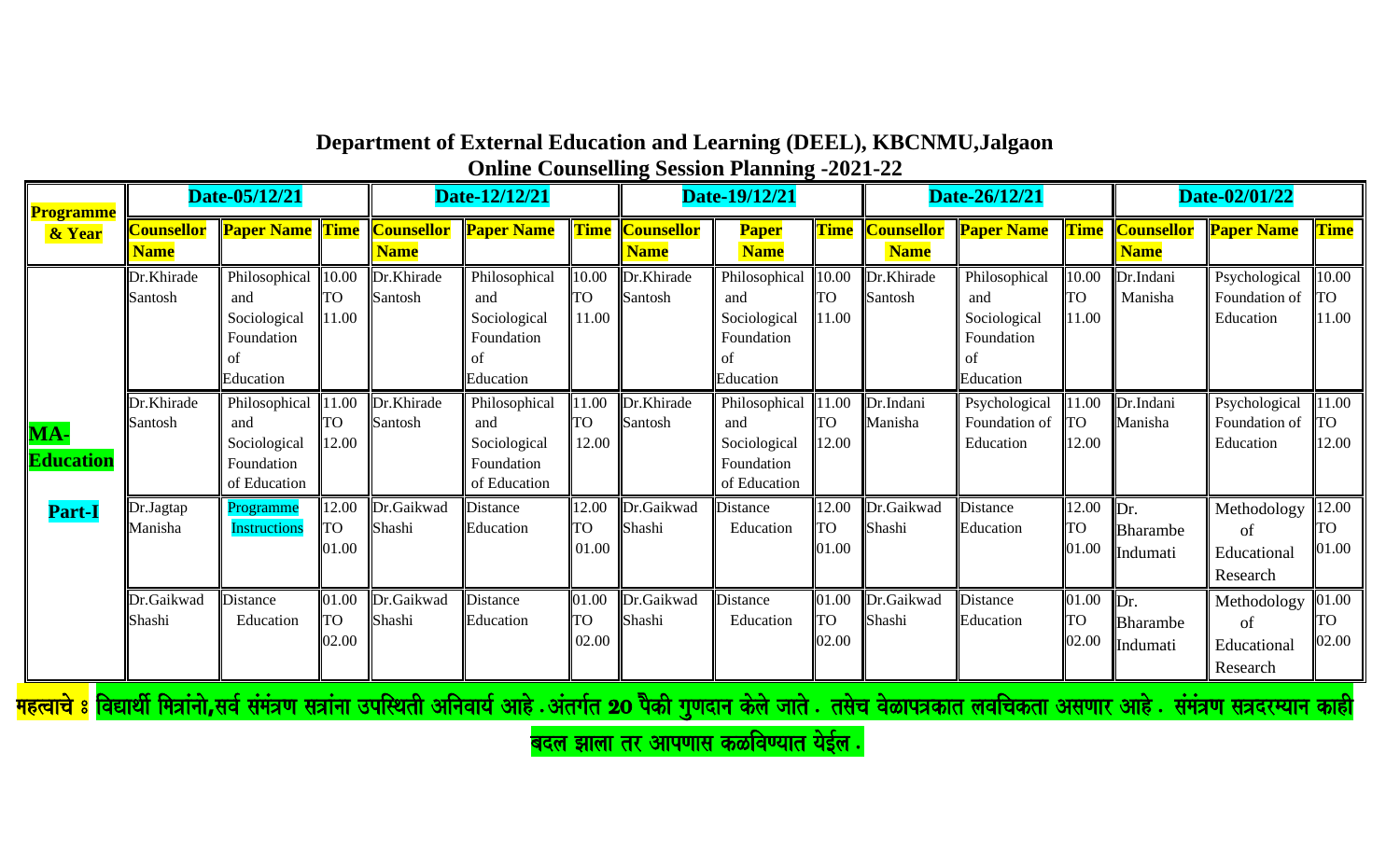| <b>Programme</b>           |                                                | Date-09/01/22                                       |                             |                                         | Date-16/01/22                                                                                                                                                      |                             |                                         | Date-23/01/22               |                      |                                         | Date-30/01/22                         |                             |                                   | Date-06/02/22                         |                              |
|----------------------------|------------------------------------------------|-----------------------------------------------------|-----------------------------|-----------------------------------------|--------------------------------------------------------------------------------------------------------------------------------------------------------------------|-----------------------------|-----------------------------------------|-----------------------------|----------------------|-----------------------------------------|---------------------------------------|-----------------------------|-----------------------------------|---------------------------------------|------------------------------|
| & Year                     | <mark>Counsellor</mark><br><b>Name</b>         | <b>Paper Name</b>                                   | <b>Time</b>                 | <b>Counsellor</b><br><b>Name</b>        | <b>Paper Name</b>                                                                                                                                                  |                             | <b>Time Counsellor</b><br><b>Name</b>   | <b>Paper</b><br><b>Name</b> | <b>Time</b>          | <b>Counsellor</b><br><b>Name</b>        | <b>Paper Name</b>                     | Time                        | <b>Counsellor</b><br><b>Name</b>  | <b>Paper Name</b>                     | <b>Time</b>                  |
|                            | Dr.Indani<br>Manisha                           | Psychological<br>Foundation of<br>Education         | 10.00<br><b>TO</b><br>11.00 | Dr.Indani<br>Manisha                    | Psychological<br>Foundation of<br>Education                                                                                                                        | 10.00<br><b>TO</b><br>11.00 | $\mathbf{D}$ r.<br>Bharambe<br>Indumati |                             | 10.00<br>TO<br>11.00 | $\mathbb{D}r$ .<br>Bharambe<br>Indumati |                                       | 10.00<br><b>TO</b><br>11.00 |                                   |                                       | 10.00<br><b>UTP</b><br>11.00 |
| MA-                        | Dr.Indani<br>Manisha                           | Psychological<br>Foundation of $\ $ TO<br>Education | 1.00<br>12.00               | Dr.Indani<br>Manisha                    | Psychological<br>Foundation of<br>Education                                                                                                                        | 1.00<br><b>TO</b><br>12.00  | Dr.<br>Bharambe<br>Indumati             | Research &                  | 11.00<br>го<br>12.00 | $\mathbf{D}$ r.<br>Bharambe<br>Indumati |                                       | 11.00<br><b>TO</b><br>12.00 | Dr.<br>Bharambe<br>Indumati       | <b>Seminar</b><br><b>Presentation</b> | 11.00<br>TO<br>12.00         |
| Education<br><b>Part-I</b> | $\mathbb{D}r$ .<br><b>Bharambe</b><br>Indumati | Methodology<br>of<br>Educational<br>Research        | 12.00<br><b>TO</b><br>01.00 | Dr.<br>Bharambe<br>Indumati             | Methodology<br>Ωť<br>Educational<br>Research                                                                                                                       | 12.00<br>TO<br>01.00        | $\mathbf{D}$ r.<br>Bharambe<br>Indumati | Proposal<br>Guidance        | 12.00<br>TO<br>01.00 | $\mathbf{D}$ r.<br>Bharambe<br>Indumati | Research $\&$<br>Proposal<br>Guidance | 12.00<br><b>TO</b><br>01.00 | $\propto$<br>Dr.Jagtap<br>Manisha |                                       | 12.00<br>TO<br>01.00         |
|                            | Dr.<br><b>Bharambe</b><br>Indumati             | Methodology<br>of<br>Educational<br>Research        | 01.00<br><b>TO</b><br>02.00 | $\mathbf{D}$ r.<br>Bharambe<br>Indumati | Methodology<br>Ωť<br>Educational<br>Research                                                                                                                       | 01.00<br><b>TO</b><br>02.00 | $\mathbb{D}$ r.<br>Bharambe<br>Indumati |                             | 01.00<br>TO<br>02.00 | $\mathbb{D}r$ .<br>Bharambe<br>Indumati |                                       | 01.00<br><b>TO</b><br>02.00 |                                   |                                       | 01.00<br>TO<br>02.00         |
|                            |                                                |                                                     |                             |                                         | <mark>महत्वाचे 8 विद्यार्थी मित्रांनो,सर्व संमंत्रण सत्रांना उपस्थिती अनिवार्य आहे .अंतर्गत 20 पैकी गुणदान केले जाते . तसेच वेळापत्रकात लवचिकता असणार आहे .</mark> |                             |                                         |                             |                      |                                         |                                       |                             |                                   | समत्रण सत्रदरम्यान काही               |                              |

बदल झाला तर आपणास कळविण्यात येईल.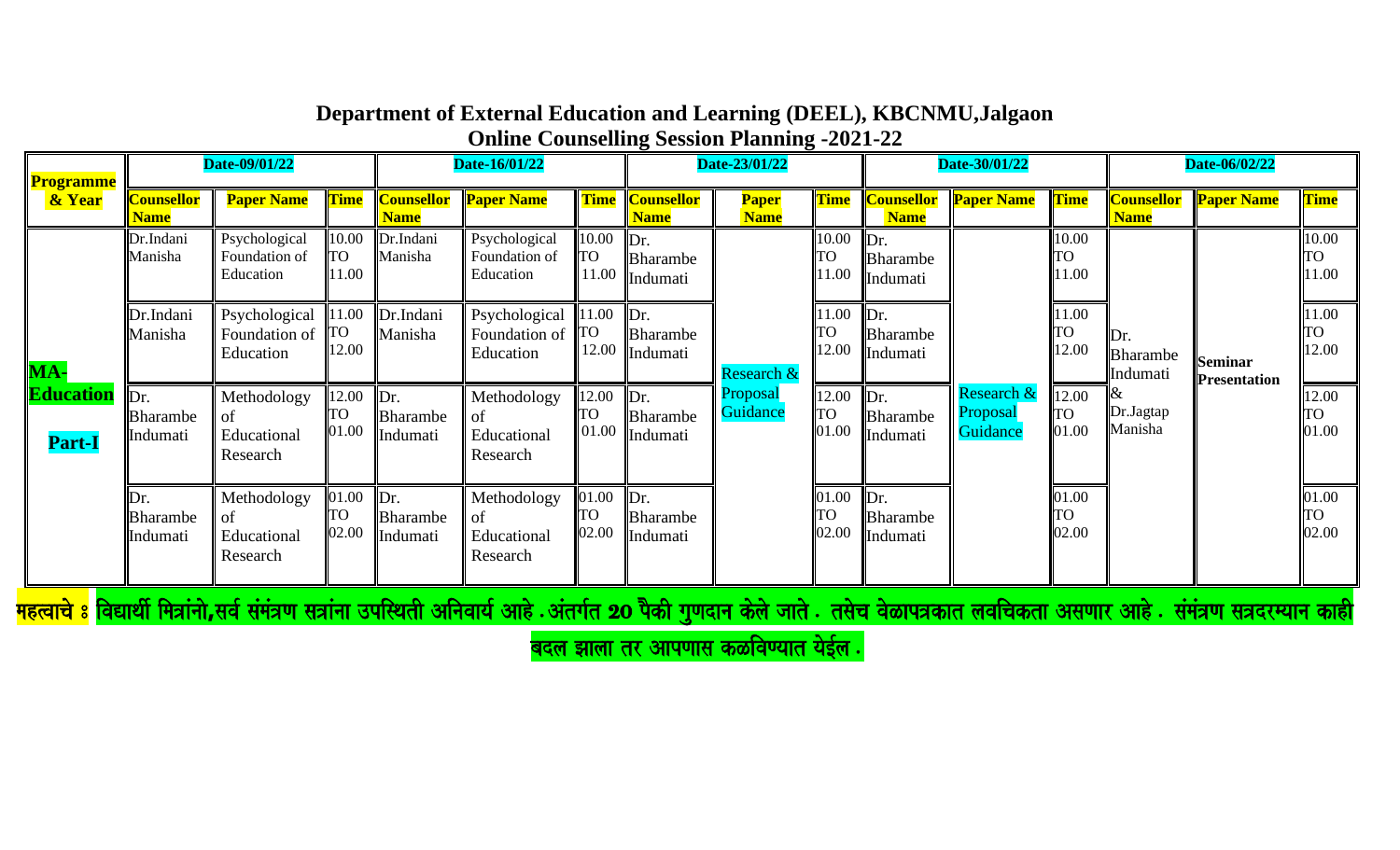| Programme<br>& Year                | Date-05/12/21                    |                                                  |                      | Date-12/12/21                     |                                                         |                             | Date-19/12/21                                                                   |                                                                            |                             | Date-26/12/21                           |                                          |                             | Date-02/01/22                         |                                            |                             |
|------------------------------------|----------------------------------|--------------------------------------------------|----------------------|-----------------------------------|---------------------------------------------------------|-----------------------------|---------------------------------------------------------------------------------|----------------------------------------------------------------------------|-----------------------------|-----------------------------------------|------------------------------------------|-----------------------------|---------------------------------------|--------------------------------------------|-----------------------------|
|                                    | <b>Counsellor</b><br><b>Name</b> |                                                  |                      | <b>Name</b>                       | <b>Paper Name Time Counsellor Paper Name</b>            |                             | <b>Time Counsellor</b><br><b>Name</b>                                           | <b>Paper</b><br><b>Name</b>                                                |                             | <b>Name</b>                             | <b>Time Counsellor Paper Name</b>        |                             | <b>Time</b> Counsellor<br><b>Name</b> | <b>Paper Name</b>                          | <b>Time</b>                 |
| MA-<br>Education<br><b>Part-II</b> | Dr.<br><b>Bharambe</b>           | <b>Research</b><br>Report<br>Writing<br>Guidance | 10.00<br>ГO<br>1.00  | ∥Dr.<br>Bharambe                  | <b>Research</b><br>Report<br><b>Writing</b><br>Guidance | 10.00<br><b>TO</b><br>11.00 | $\mathbb{D}$ r.<br><b>Bharambe</b><br><b>T</b> Indumati<br>Dr.Jagtap<br>Manisha | TO<br><b>Research</b><br>Report<br><b>TO</b><br><b>Writing</b><br>Guidance | 10.00<br>11.00              | $\mathbb{D}$ r.<br>Bharambe<br>Indumati | Educational<br>Technology                | 10.00<br><b>TO</b><br>11.00 | Dr.Khirade<br>Santosh                 | Special<br>Education                       | 10.00<br>TO<br>11.00        |
|                                    | Indumati<br>Dr.Jagtap<br>Manisha |                                                  | 1.00<br>TO<br>12.00  | ¶Indumati<br>Dr.Jagtap<br>Manisha |                                                         | 11.00<br><b>TO</b><br>12.00 |                                                                                 |                                                                            | 11.00<br>12.00              | $\mathbf{D}$ r.<br>Bharambe<br>Indumati | Educational<br>Technology                | 1.00<br><b>TO</b><br>12.00  | Dr.Khirade<br>Santosh                 | Special<br>Education                       | 11.00<br>TO<br>12.00        |
|                                    |                                  |                                                  | 12.00<br>TO<br>01.00 |                                   |                                                         | 12.00<br><b>TO</b>          | $\mathbb{D}$ r.<br>Bharambe<br>01.00 Indumati                                   | Educational<br>Technology                                                  | 12.00<br><b>TO</b><br>01.00 | Dr.Indani<br>Manisha                    | Teacher<br>Education                     | 12.00<br><b>TO</b><br>01.00 | Dr.Nemade<br>Jayashri                 | Educational<br>Guidance &<br>Counselling   | 12.00<br>TO<br>01.00        |
|                                    |                                  |                                                  | 01.00<br>TO<br>02.00 |                                   |                                                         | 01.00<br><b>ITO</b>         | $\mathbf{D}$ r.<br>Bharambe<br>02.00 Indumati                                   | Educational<br>Technology                                                  | 01.00<br><b>TO</b><br>02.00 | Dr.Nemade<br>Jayashri                   | Educational<br>Guidance &<br>Counselling | 01.00<br><b>TO</b><br>02.00 | Dr.Nemade<br>Jayashri                 | Educational<br>Guidance $&$<br>Counselling | 01.00<br><b>TO</b><br>02.00 |

<mark>महत्वाच 8 विद्यार्था मित्राना,सव समत्रण सत्राना उपास्थता आनवाय आह .अतम युणदान कल जात . तसच वळापत्रकात लवाचकता असणार आह . समत्रण सत्रदरम्यान काहा</mark>

<mark>बदल झाला तर आपणास कळविण्यात येईल .</mark>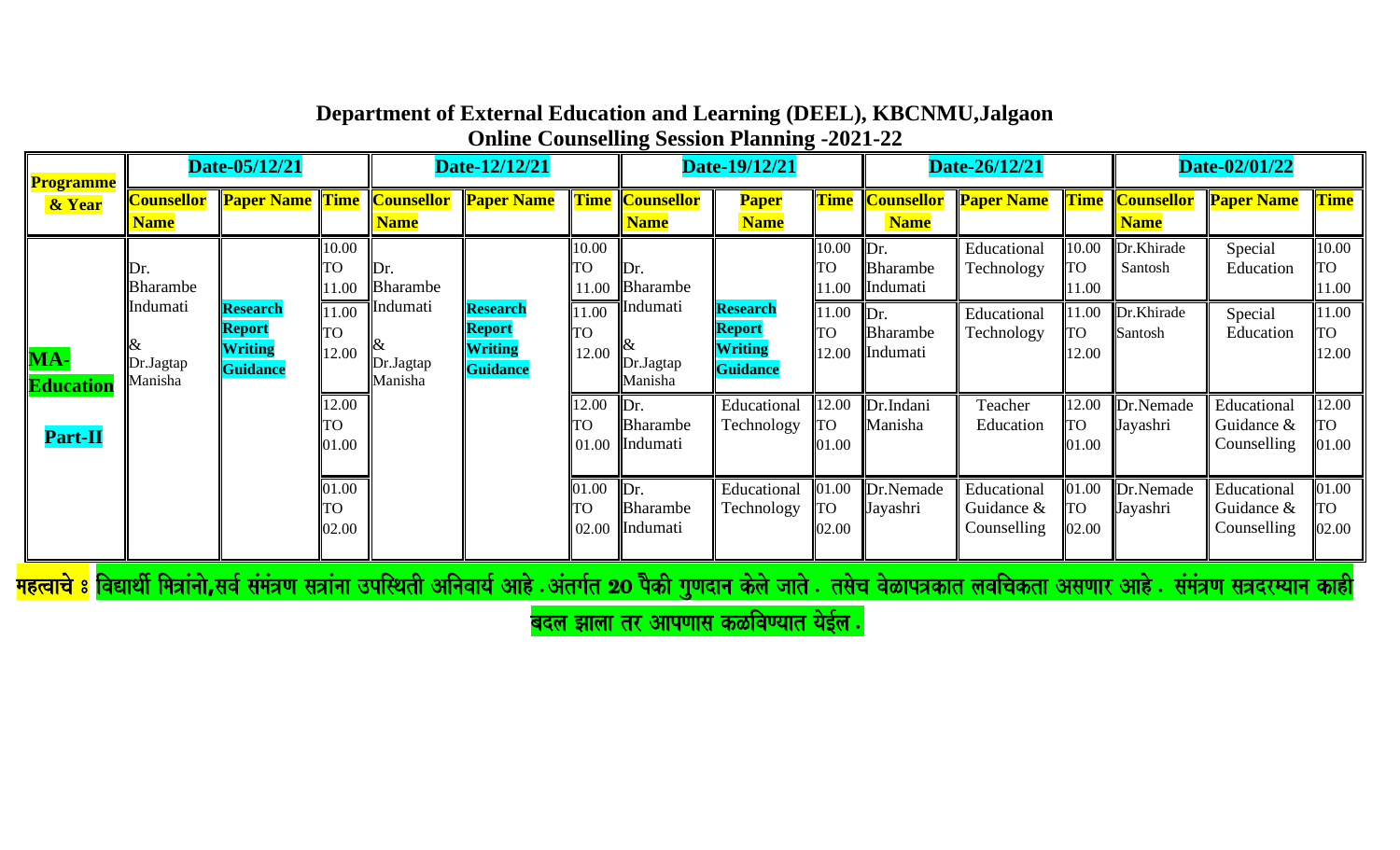| <b>Programme</b><br>& Year                                                                                                                                                                                   | Date-09/01/22             |                                                 |                             | Date-16/01/22                    |                                             |                             | Date-23/01/22                    |                                                  |                              | Date-30/01/22                    |                                                        |                             | Date-06/02/22                      |                           |                             |
|--------------------------------------------------------------------------------------------------------------------------------------------------------------------------------------------------------------|---------------------------|-------------------------------------------------|-----------------------------|----------------------------------|---------------------------------------------|-----------------------------|----------------------------------|--------------------------------------------------|------------------------------|----------------------------------|--------------------------------------------------------|-----------------------------|------------------------------------|---------------------------|-----------------------------|
|                                                                                                                                                                                                              | Counsellor<br><b>Name</b> | <b>Paper Name</b>                               | <b>Time</b>                 | <b>Counsellor</b><br><u>Name</u> | <b>Paper Name</b>                           | <b>Time</b>                 | <b>Counsellor</b><br><b>Name</b> | <b>Paper</b><br><b>Name</b>                      | <b>Time</b>                  | <b>Counsellor</b><br><b>Name</b> | <b>Paper Name</b>                                      | <b>Time</b>                 | <b>Counsellor</b><br><b>Name</b>   | <b>Paper Name</b>         | <b>Time</b>                 |
| $MA-$<br>Education<br><b>Part-II</b>                                                                                                                                                                         | Dr.Khirade<br>Santosh     | Special<br>Education                            | 10.00<br><b>TO</b><br>11.00 | Dr.Khirade<br>Santosh            | Special<br>Education                        | 10.00<br><b>TO</b><br>11.00 | Dr.Khirade<br>Santosh            | Special<br>Education                             | 10.00<br>TO<br>11.00         | Dr.Indani<br>Manisha             | Teacher<br>Education                                   | 10.00<br>TO<br>11.00        | Dr.Indani<br>Manisha               | Teacher<br>Education      | 10.00<br><b>TO</b><br>11.00 |
|                                                                                                                                                                                                              | Dr.Khirade<br>Santosh     | Special<br>Education                            | 11.00<br><b>TO</b><br>12.00 | Dr.Khirade<br>Santosh            | Special<br>Education                        | 11.00<br><b>TO</b><br>12.00 | Dr.Indani<br>Manisha             | Teacher<br>Education                             | 1.0<br><b>TO</b><br>12.00    | Dr.Indani<br>Manisha             | Teacher<br>Education                                   | 11.00<br>TO<br>12.00        | Dr.Indani<br>Manisha               | Teacher<br>Education      | 11.00<br><b>TO</b><br>12.00 |
|                                                                                                                                                                                                              | Dr.Nemade<br>Jayashri     | Educational<br>Guidance $\&$<br>Counselling     | 12.00<br><b>TO</b><br>01.00 | Dr.Nemade<br>Jayashri            | Educational<br>Guidance $\&$<br>Counselling | 12.00<br>TO<br>01.00        | Dr.Indani<br>Manisha             | Teacher<br>Education                             | 12.00<br>TО<br>01.00         | Dr.Jagtap<br>Manisha             | Research<br>Report<br>Writing<br>Guidance              | 12.00<br><b>TO</b><br>01.00 | Dr.<br>Bharambe<br>Indumati        | Educational<br>Technology | 12.00<br>TO<br>01.00        |
|                                                                                                                                                                                                              | Dr.Nemade<br>Jayashri     | Educational<br>Guidance &<br><b>Counselling</b> | 01.00<br><b>TO</b><br>02.00 | Dr.Nemade<br>Jayashri            | Educational<br>Guidance $\&$<br>Counselling | 01.00<br><b>TO</b><br>02.00 | Dr.Jagtap<br>Manisha             | <b>Research</b><br>Report<br>Writing<br>Guidance | 01.00<br><b>ITO</b><br>02.00 | Dr.Jagtap<br>Manisha             | Research<br><mark>Report</mark><br>Writing<br>Guidance | 01.00<br>TO<br>02.00        | Dr.<br><b>Bharambe</b><br>Indumati | Educational<br>Technology | 01.00<br>TO<br>02.00        |
| <mark>महत्वाचे 8 विद्यार्थी मित्रांनो,सर्व संमंत्रण सत्रांना उपस्थिती अनिवार्य आहे .अंतर्गत 20 पैकी गुणदान केले जाते . तसेच वेळापत्रकात लवचिकता असणार</mark><br>समत्रण सत्रदरम्यान काही<br>$\cdot$ आह $\,$ . |                           |                                                 |                             |                                  |                                             |                             |                                  |                                                  |                              |                                  |                                                        |                             |                                    |                           |                             |

बदल झाला तर आपणास कळविण्यात येईल $\ .$